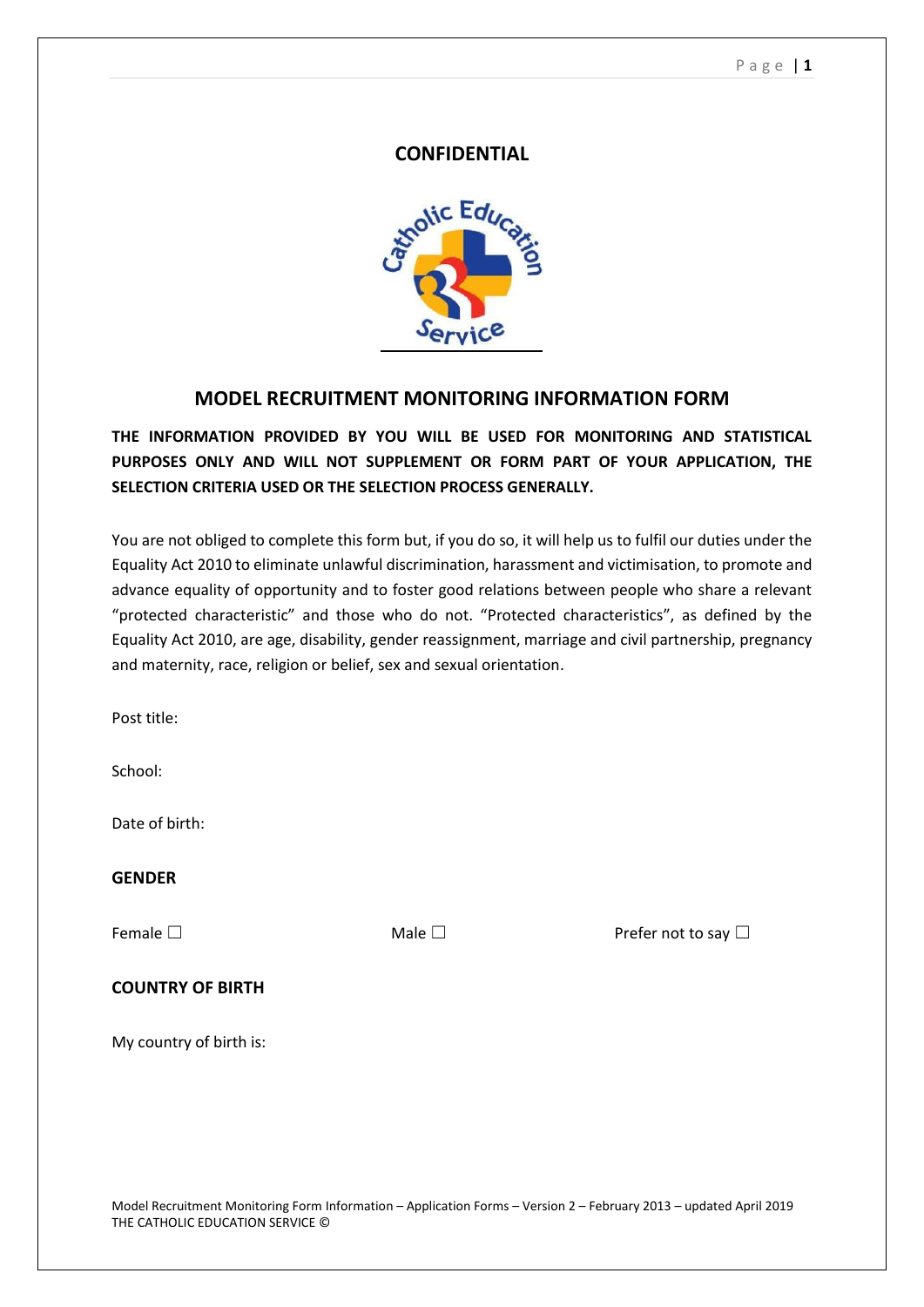### **ETHNIC ORIGIN**

I would describe my ethnic origin as:

| 1.                                             | White                                                                                                     |                                    |        |                   |              |       |  |  |  |  |  |  |
|------------------------------------------------|-----------------------------------------------------------------------------------------------------------|------------------------------------|--------|-------------------|--------------|-------|--|--|--|--|--|--|
| British $\Box$                                 |                                                                                                           | English                            | $\Box$ | Scottish          | $\Box$       | Welsh |  |  |  |  |  |  |
| Irish                                          | $\Box$                                                                                                    | European                           | $\Box$ | Non-European      | $\Box$       |       |  |  |  |  |  |  |
| Any other White background (please specify):   |                                                                                                           |                                    |        |                   |              |       |  |  |  |  |  |  |
| 2.                                             | <b>Black or Black British</b>                                                                             |                                    |        |                   |              |       |  |  |  |  |  |  |
| African $\square$                              |                                                                                                           | Caribbean                          |        | $\vert \ \ \vert$ |              |       |  |  |  |  |  |  |
| Any other Black background (please specify):   |                                                                                                           |                                    |        |                   |              |       |  |  |  |  |  |  |
| 3.                                             |                                                                                                           | <b>Mixed Background</b>            |        |                   |              |       |  |  |  |  |  |  |
|                                                | White and Asian $\square$<br>White and Black Asian<br>White and Black Caribbean<br>$\Box$<br>$\mathsf{L}$ |                                    |        |                   |              |       |  |  |  |  |  |  |
| Any other mixed background (please specify):   |                                                                                                           |                                    |        |                   |              |       |  |  |  |  |  |  |
| 4.                                             | <b>Asian and Asian British</b>                                                                            |                                    |        |                   |              |       |  |  |  |  |  |  |
|                                                | Bangladeshi □                                                                                             | Indian $\square$                   |        | Pakistani         | $\mathsf{L}$ |       |  |  |  |  |  |  |
| Any other Asian background (please specify):   |                                                                                                           |                                    |        |                   |              |       |  |  |  |  |  |  |
| 5.                                             |                                                                                                           | <b>Chinese and Chinese British</b> |        |                   |              |       |  |  |  |  |  |  |
| Chinese<br>$\Box$                              |                                                                                                           |                                    |        |                   |              |       |  |  |  |  |  |  |
| Any other Chinese background (please specify): |                                                                                                           |                                    |        |                   |              |       |  |  |  |  |  |  |
| 6.                                             |                                                                                                           | Other ethnic group                 |        |                   |              |       |  |  |  |  |  |  |
| Please specify:                                |                                                                                                           |                                    |        |                   |              |       |  |  |  |  |  |  |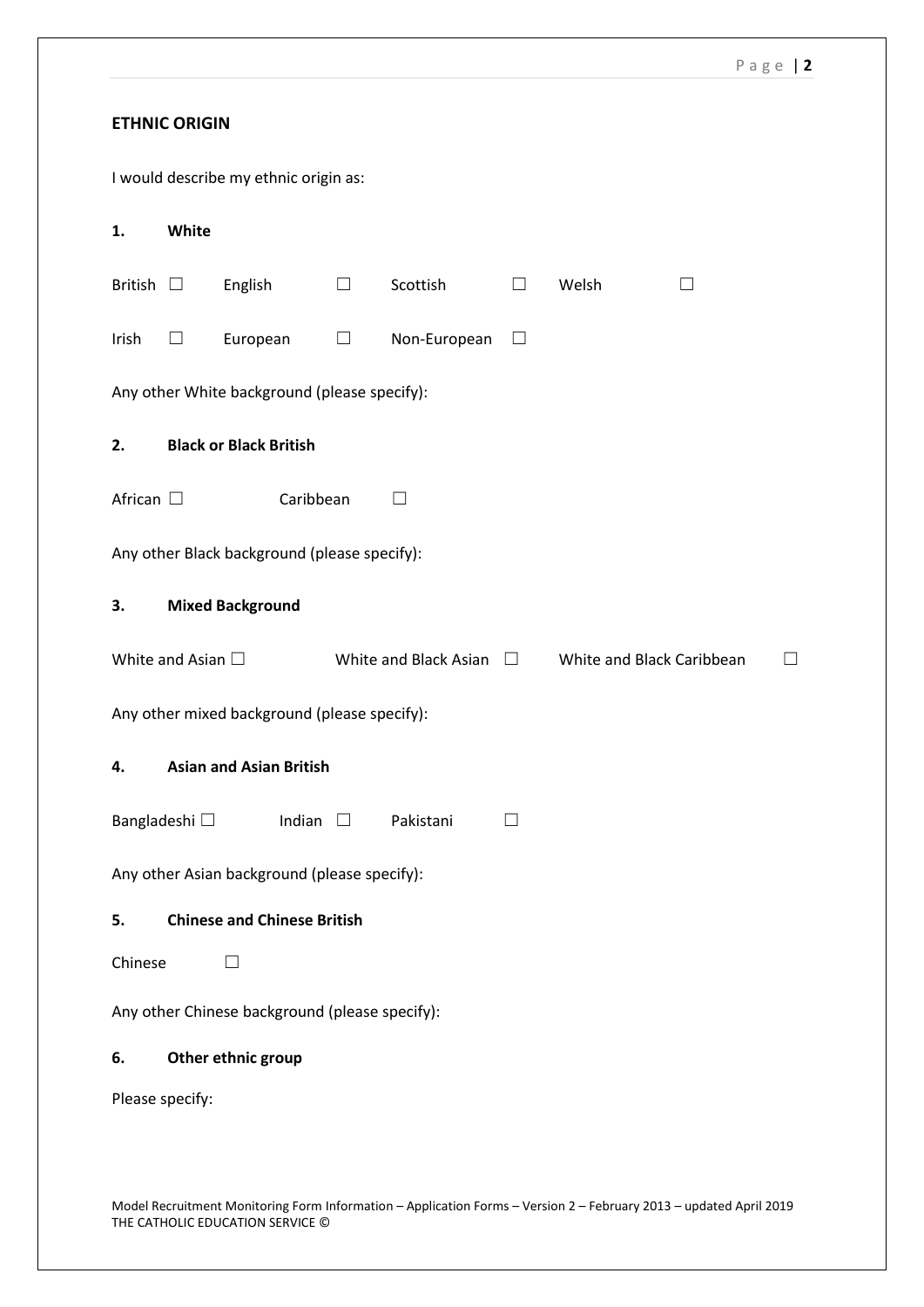#### **RELIGION**

| I would describe my religion as: |        |          |              |                 |        |                 |  |  |  |  |  |  |
|----------------------------------|--------|----------|--------------|-----------------|--------|-----------------|--|--|--|--|--|--|
| None                             | $\Box$ | Catholic | $\mathbf{I}$ | Other Christian | ш      | <b>Buddhist</b> |  |  |  |  |  |  |
| Hindu                            | $\Box$ | Jewish   |              | Muslim          | $\Box$ | Sikh            |  |  |  |  |  |  |
|                                  |        |          |              |                 |        |                 |  |  |  |  |  |  |

Any other (please specify):

#### **DISABILITY**

The legal definition of disability is 'a physical or mental impairment which has a substantial and longterm adverse effect on a person's ability to carry out normal day to day activities. Some specific conditions deemed to be disabilities include HIV, cancer, multiple sclerosis and severe disfigurements.

Do you have a disability, long-term illness (mental or physical), and/or on-going medical condition that we should be aware of:

Yes: □ No: □

# **Request for Your Consent to Process Your Data**

In compliance with the General Data Protection Regulation (GDPR), we wish to ensure you are aware of the purpose for which we are requesting your consent to collect and process the data we have asked you to provide on this form. **Please note that the completion of this form is voluntary and is not part of your application. There is no requirement for you to provide the information requested on this form.**

#### **Important information regarding your consent**

- 1. We are *Holy Cross Catholic Primary School*
- 2. Being a Catholic education provider we work closely with the Diocese of Portsmouth, the Hampshire and Isle of Wight Local Autorities with whom we may share the information you provide on this application form. The reason for this is to enable these parties to fulfil their role in supporting its schools and exercising the Bishop's and Trustees' responsibilities (including oversight of its provision).
- 3. The person responsible for data protection within our organisation is *Helen Miles* and you can contact them with any questions relating to our handling of your data. You can contact them by *dpo@iow.gov.uk.*
- 4. We require the information we have requested on this form in order to fulfil our duties under the Equality Act 2010, namely for statistical and equal opportunity monitoring purposes. As part of our duties under the Equality Act 2010 we will share the information you provide with

Model Recruitment Monitoring Form Information – Application Forms – Version 2 – February 2013 – updated April 2019 THE CATHOLIC EDUCATION SERVICE ©